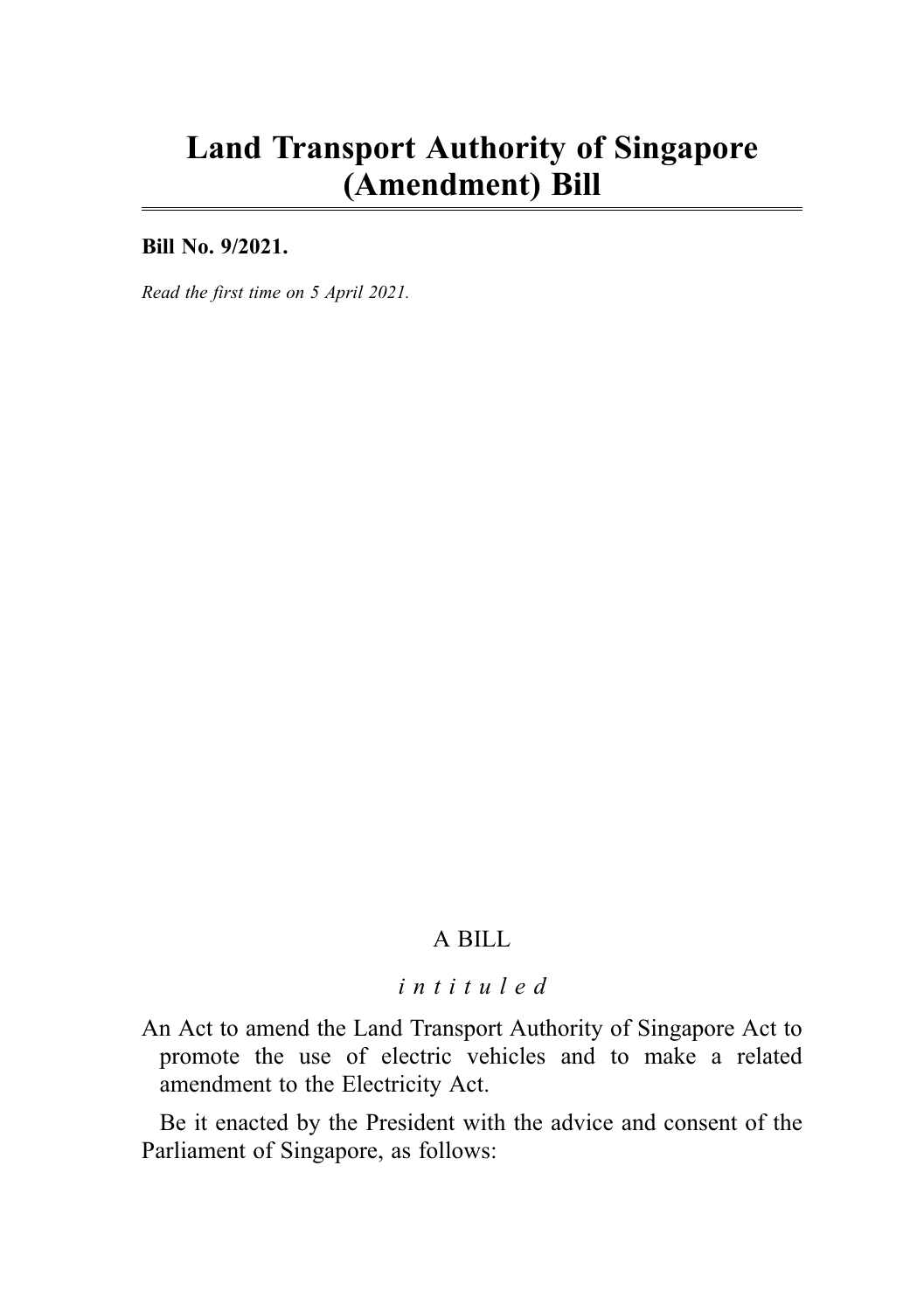#### Short title and commencement

1. This Act is the Land Transport Authority of Singapore (Amendment) Act 2021 and comes into operation on a date that the Minister appoints by notification in the Gazette.

#### <sup>5</sup> Amendment of section 6

2. Section 6 of the Land Transport Authority of Singapore Act is amended —

- (a) by inserting, immediately after paragraph (i) of subsection (1), the following paragraphs:
- <sup>10</sup> "(ia) to promote and regulate the safe use of electric vehicles in Singapore;
- (*ib*) to undertake or facilitate the development and maintenance in Singapore of accessible charging points in public and common <sup>15</sup> areas and other ancillary facilities that allow for the safe transfer of electricity to an electric vehicle;
- (ic) to set standards for devices and equipment used in the charging of an electric vehicle <sup>20</sup> in order to protect the public;
- (*id*) to cooperate and collaborate with the Energy Market Authority of Singapore in the discharge of its functions under the Electricity Act or other written law insofar <sup>25</sup> as those functions relate to electrical installations for the charging of an electric vehicle;"; and
	- (b) by inserting, immediately after subsection (3), the following subsection:

<sup>30</sup> "(4) To avoid doubt, any reference in this section to an electric vehicle is a reference to a vehicle that is —

> (a) propelled wholly or partly by electricity (whether or not designed or adapted to be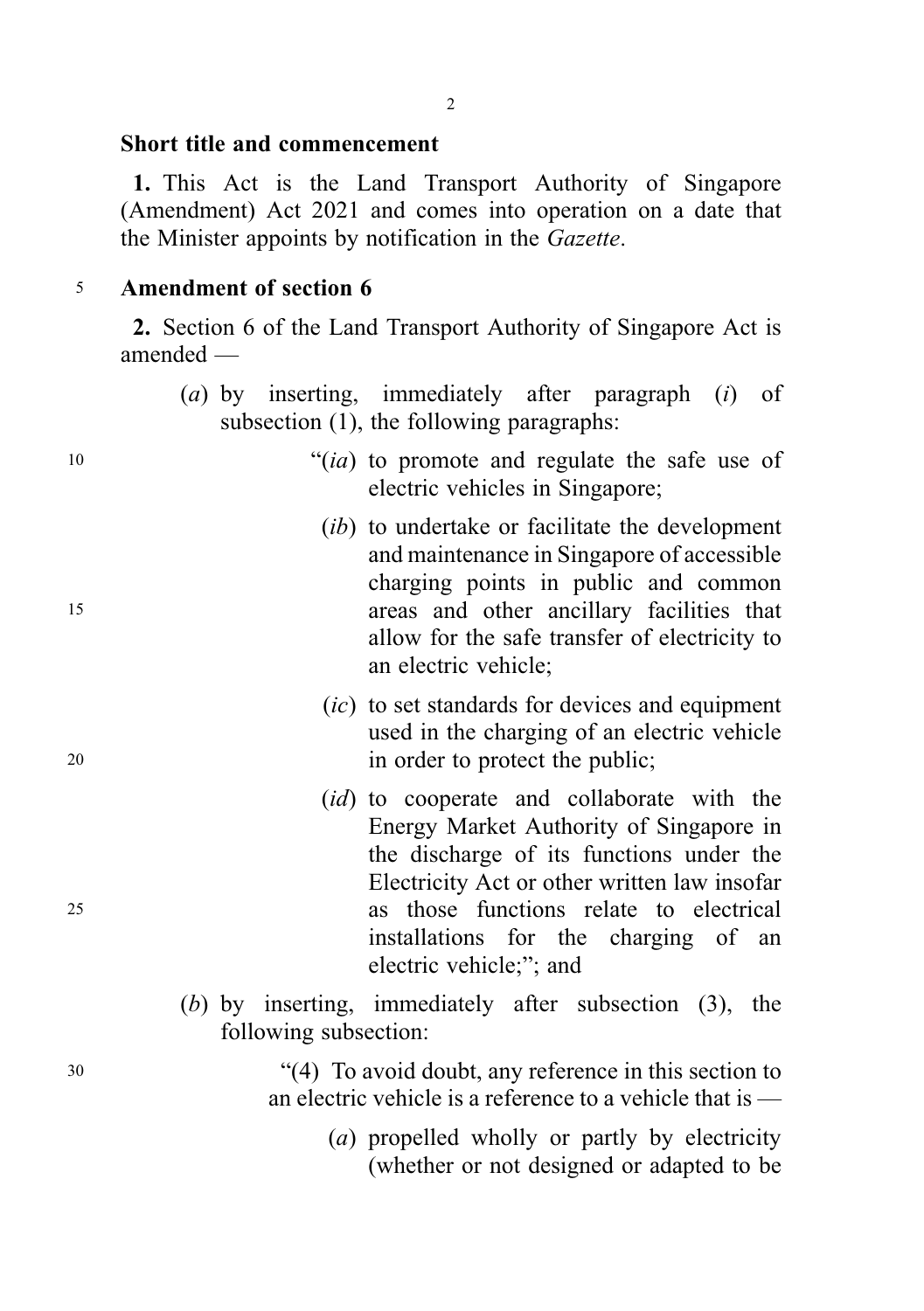capable, in at least some circumstances or situations, of safely driving itself); and

(b) equipped with an electric rechargeable energy storage system which can be recharged externally.".

#### Related amendment to Electricity Act

3. Section 3(3) of the Electricity Act is amended by inserting, immediately after paragraph (*f*), the following paragraph:

- " $(fa)$  to cooperate and collaborate with the Land Transport Authority of Singapore in the discharge of its <sup>10</sup> functions under the Land Transport Authority of Singapore Act or other written law insofar as those functions relate to —
	- (i) promoting and regulating the safe use of electric vehicle chargers in Singapore; 15
	- (ii) setting of standards for devices and equipment that are electrical installations and used in the charging of an electric vehicle; and
	- (iii) undertaking or facilitating the development and maintenance in Singapore of accessible <sup>20</sup> charging points in public and common areas and other ancillary facilities that allow for the safe transfer of electricity to an electric vehicle;".

## EXPLANATORY STATEMENT

This Bill seeks to amend the Land Transport Authority of Singapore Act to confer on the Land Transport Authority of Singapore (LTA) new functions concerning electric vehicles and makes a related amendment to the Electricity Act.

Clause 1 relates to the short title and commencement.

Clause 2 amends section 6 to assign to the LTA the functions of promoting and regulating the safe use of electric vehicles in Singapore, undertaking or facilitating